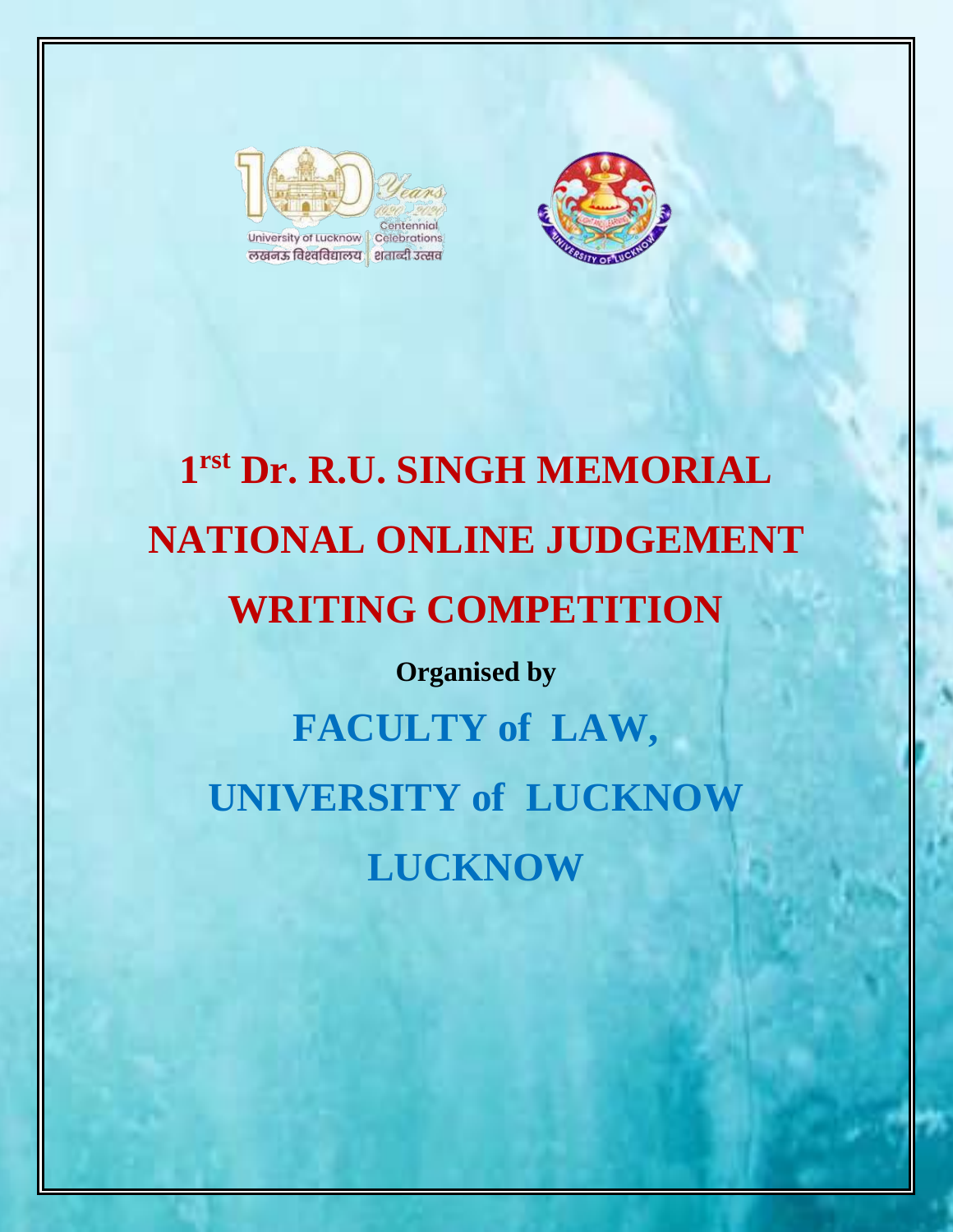## OUR PATRONS



PROF. ALOK KUMAR RAI PROF. C. P. SINGH VICE CHANCELLOR HEAD & DEAN VICE CHANCELLOR HEAD & DEAN<br>IVERSITY OF LUCKNOW FACULTY OF LAW. UNIVERSITY OF LUCKNOW



UNIVERSITY OF LUCKNOW



 Dr. MRINALINI SINGH ORGANISING SECRETARY



STUDENT CONVENOR STUDENT CO-CONVENOR

ī



URMIKA PANDEY AISHWARYA BHATT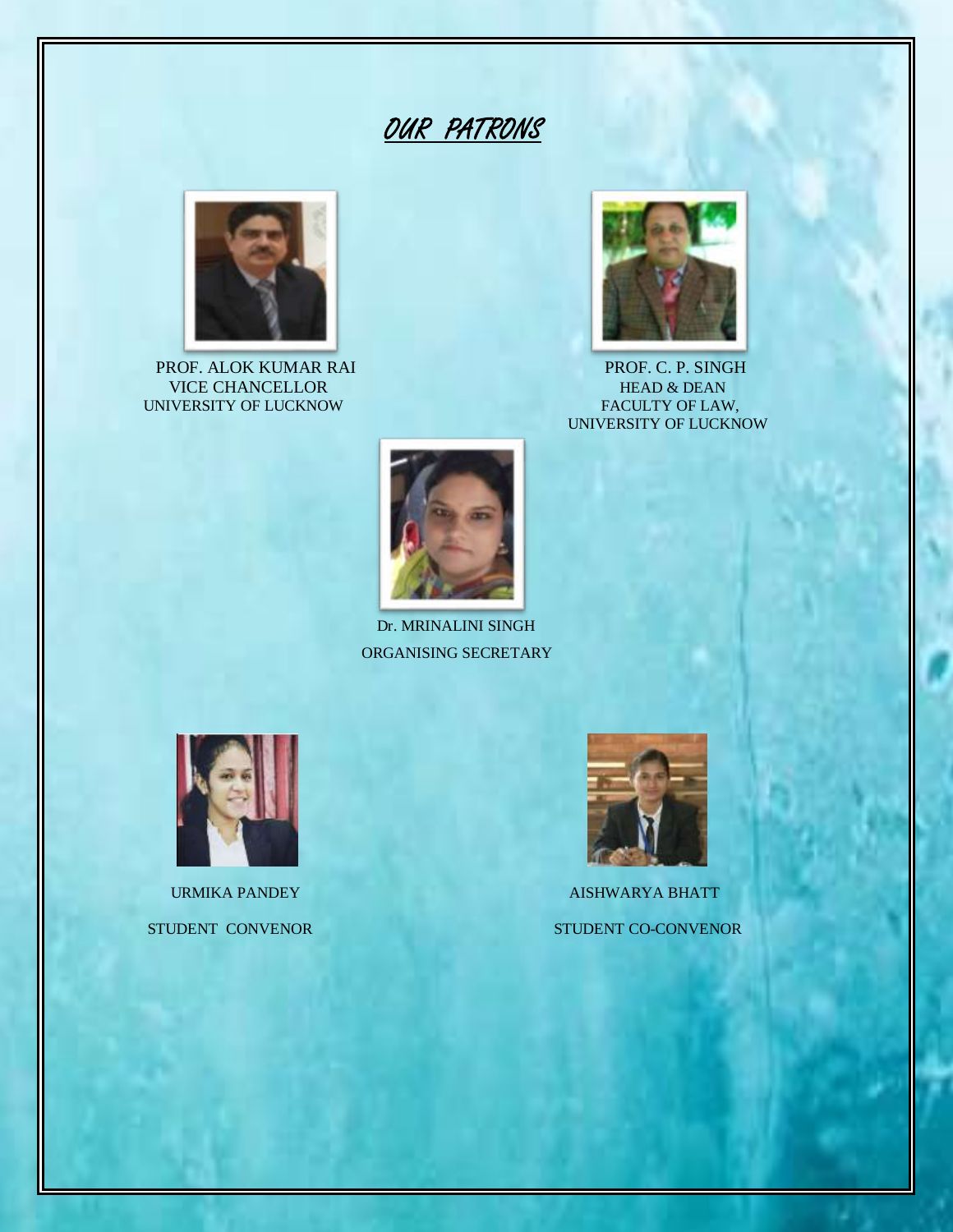### **ABOUT THE FACULTY**

Faculty of Law, University of Lucknow has been pioneer legal institution of India. It was established in 1921 with three teachers. Mr. Jag Mohan Nath Chak was its first Dean. The real architect was Prof. R.U. Singh who with great zeal and enthusiasm organized teaching and research in the faculty in a systematic way. He held the office of Dean, Faculty of Law till 1956.. The distinction goes to him that he drafted the Constitution of Nepal. Dr. V.N. Shukla, the well known authority of Constitutional Law was the first LL.M. of the University. His book on Indian Constitution is still an authoritative Volume. Mr. A.T. Markose was the first LL.D. of the faculty. He also held the office of Director, Indian Law Institute and was a member of Administrative Tribunal, International Court of Justice. Dr. Avtar Singh depart was one of the alumni of this faculty. He was multiple skilled personalities, and he is famous and good in the carrier of advocacy. He was an advocate, an author, Professor. He is good in all these sections. He pursued B.com, LLB, LLM, and LLD. He received so many awards like Saraswathy Samman, Vidhya Bhushan Samman etc. Saraswathy Samman is a prestigious award given for the most prestigious awards for the poetry section.The Faculty has produced many distinguished personalities including Dr. Shankar Dayal Sharma, former President of India, Shri Ram Krishna Hegde, former Chief Minister of Karnataka, Mr. Surjeet Singh Barnala, the Governor of Uttrakhand and Mr. N.K.P. Salve. Similarly, Dr. Justice A.S. Anand, Former Chief Justice of India and Mr. Justice Saghir Ahmad, Mr. Justice Brijesh Kumar of the Supreme Court and there are 20 sitting High Court Judges at High Court of Judicature at Allahabad. Prof. Balraj Chauhan, Prof R.P. Singh, Prof SK Singh had been the Vice chancellors in various Universities. Faculty of Law has been organising "Dr. V.N. Shukla Memorial Lecture" on one of the contemporary topics during March every year for the first four consecutive years. Legal luminaries Prof. Mool Chand Sharma, Prof. RK Mishra, Ex Vice-Chancellor, DDU Gorakhpur University, Dr. Brijesh Kishore Sharma, Ex Chairman, Copyright Board, New Delhi. Prof M.P. Singh, Vice-Chancellor, NUJS, Kolkata and recently on 09th April 2011, Hon'ble Mr. Justice Markandey Katju, former Judge, Supreme Court of India, Dr. Justice A.S. Anand, Ex- Chief Justice of India have so far delivered enlightening thought provoking lectures in the series. Faculty of Law also organizes a Refresher Course in Law in 2012 with the help of Academic Staff College, University of Lucknow. The students of Law Faculty participated in various National and International Moot Court Competition of repute and have won accolades. Students participated in Lui-Brown John Marshall Moot Court Competition, Chicago USA, 2009. The students won Best Memorial and Spirit of Surana Award at Surana & Surana Moot Court Competition held at NLU, Assam in 2012. The students also won accolades in K.K. Luthra Moot Court Competition. The graduating students have been successfully placed in leading Law Firms, Multinational corporations & judicial services. Some students are also pursuing Master's programme in prestigious institutions like Yale, Cambridge, and University College of London.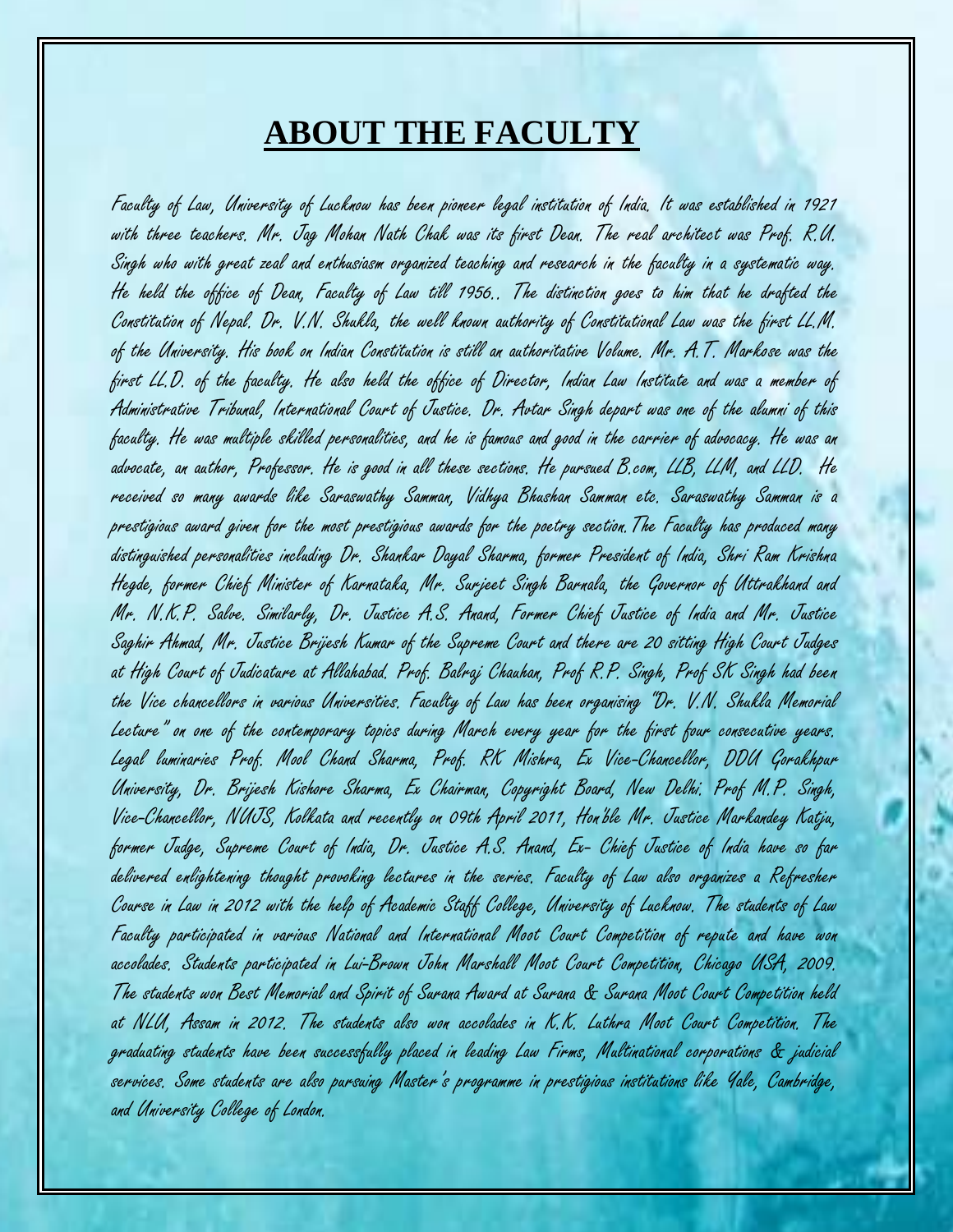# ABOUT DR. R.U. SINGH

 Dr. Ram Ugrah Singh, is the chief architect of Indian Legal Education system. He completed his LL.B. and M.A. from University of Allahabad in 1927. He structured the Faculty of Law, University of Lucknow with great zeal and enthusiasm. He held the office of Dean, Faculty of Law till 1956. He also shaped the Law Faculty of Delhi and Banaras Hindu University (BHU). Distinction goes to him for drafting the Constitution of Nepal. The University of Lucknow has named its law library after him "Dr. R.U. Singh Law Library". He introduced subjects like Public International Law, Company Law, Legal History, Legal Remedies, Taxation, Labour Law in Faculty of Law, University of Lucknow. He also started two law journals, "The Federalist" and "The Indian Law."

The case data is on recent suicide case of an actor from film industry which created a shocking wave in the country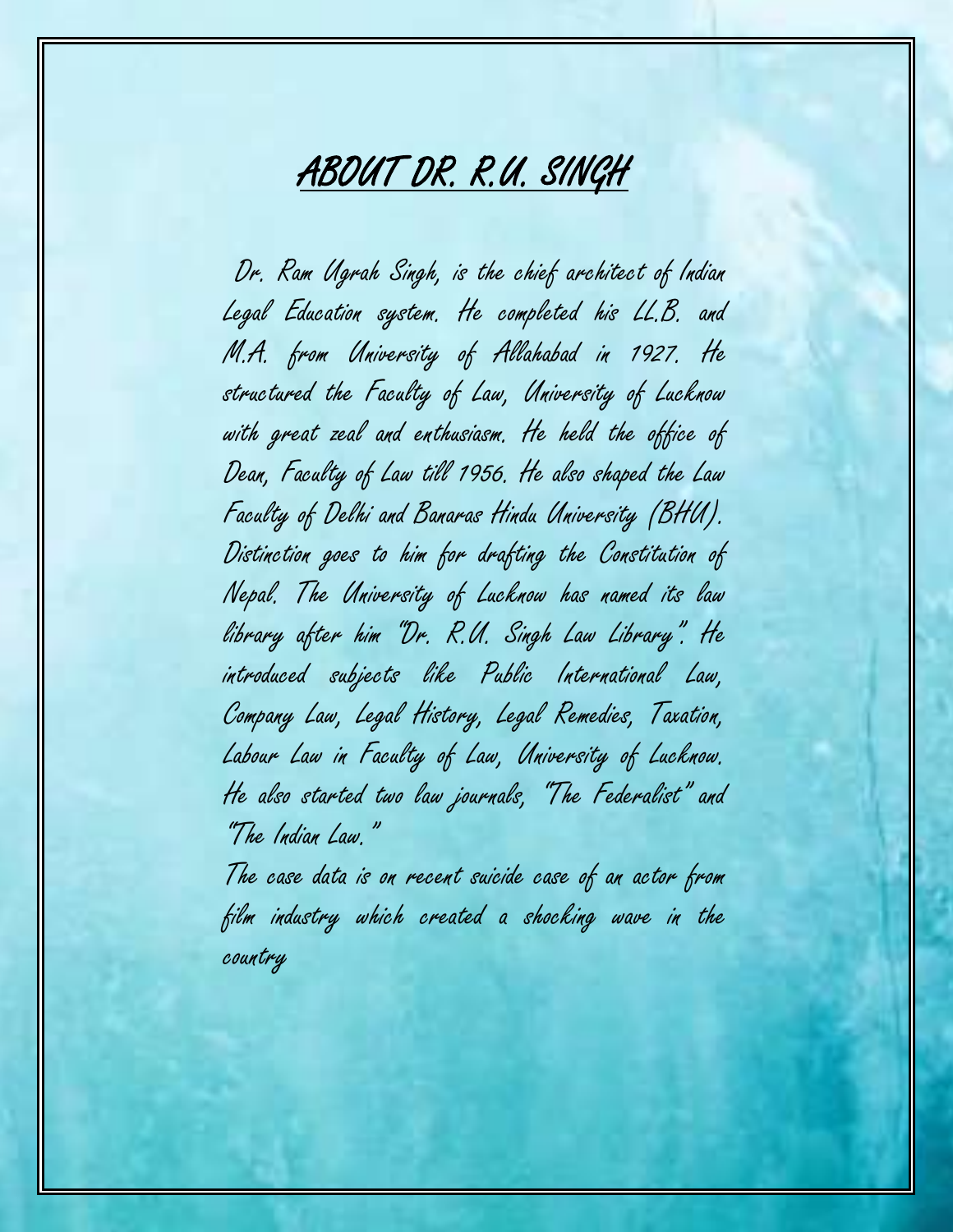CASE DATA

- 1. The Union of Scindia is a Democratic Republic in South of Ragni with second largest population in the world. It is a rapidly developing country; however it has a high suicide rate and any open discussion on mental health issue is still a taboo.
- 2. The State of Maha has the highest suicide rate in the Union of Scindia especially among the youth. Maha is also Scindia's entertainment center, as many Reality TV shows and movies are shot in the State of Maha. One of the most famous film industries in Scindia was *Mollywood.* The industry had a wide audience spanning across the whole of Scindia.
- 3. A boy named Dushyant Singh Rajput who belongs to a small district of Zihar state in Scindia. He was one of those struggling actors in Mollywood in his career's early period. He got his debut in a daily soap and after few years in the Mollywood Industry.
- 4. On 14.06.2002, Sunday after consuming juice and medicine he committed suicide. The police revealed that the actor, who was found hanging in his apartment on Sunday morning, was battling depression.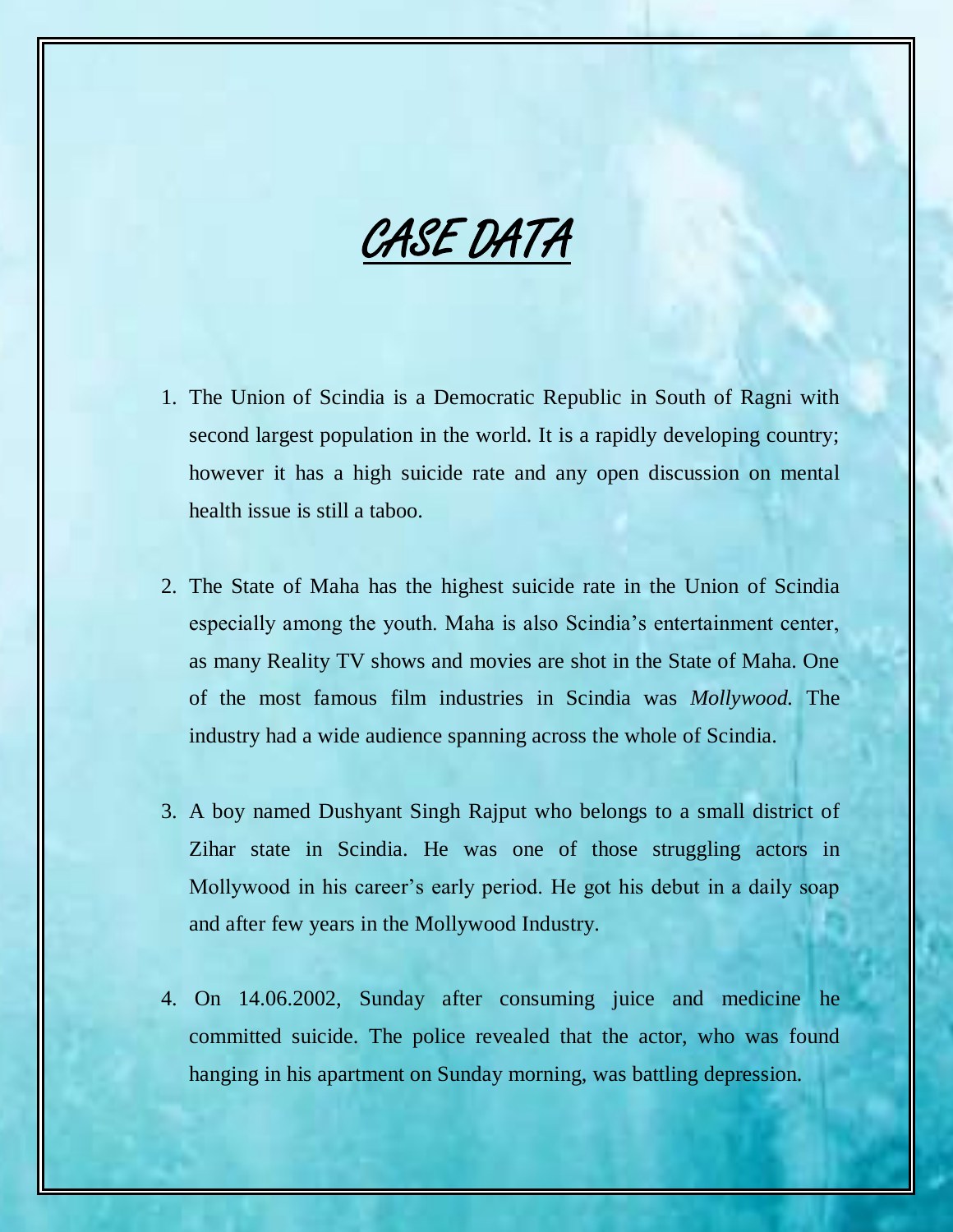- 5. According to Maha Police official, the team that visited his residence found medication meant to treat depression. No suicide note, however, was found from the spot, the official reported that the actor was undergoing treatment for his condition at Maha's Hospital. The postmortem report has been submitted by doctors at Police Station. A team of three doctors headed by Dr. C.G. Kole conducted the autopsy of the late actor. The provisional cause of death is asphyxia due to hanging. There was V shaped red mark on his neck.
- 6. On Sunday, Maha Police as well as the crime branch officials visited his rented flat, but nothing suspicious was found. The police said that the actor had spoken to his sister on the telephone around 9 am on Sunday. An hour later, he had glass of juice. On Sunday, Maha Police as well as the crime branch visited his rented flat but nothing suspicious was found. An hour later, he had a glass of juice and took his tablets. The police added that the cook knocked several times on his door around 11:30 am to confirm the menu. When the cook and the actor's two friend who were staying with him in the house got no response, they called a key maker who helped open the door. The friends then rang up his sister and police. Police also stated that all the CCTV cameras were off.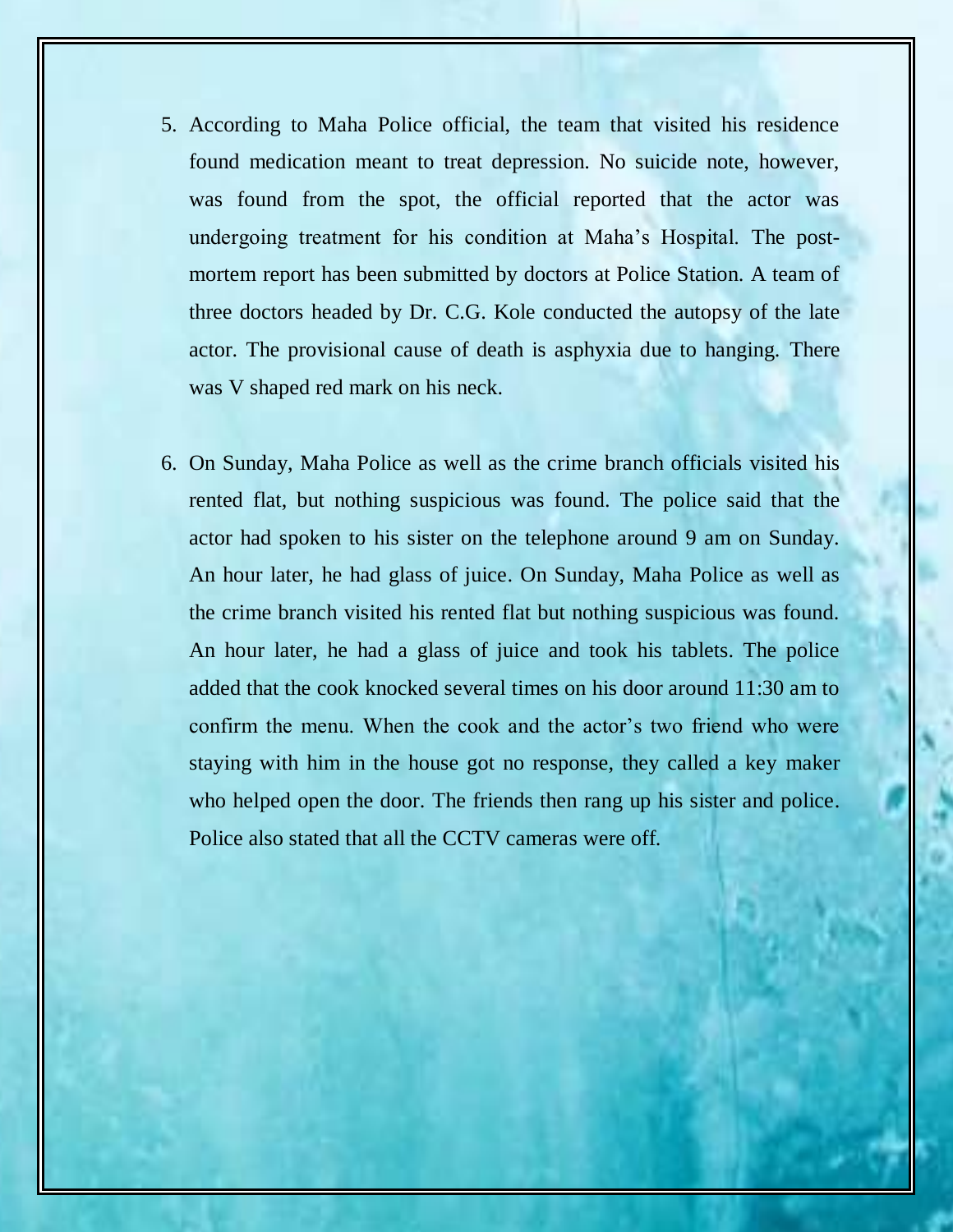- 7. The police have taken statement of his closed ones in her brief statement, his sister, told the Maha Police that financial issues could not be the reason for his death. Reports say that his psychiatrist Dr. Sharma revealed that Dushyant was in depression for the past one year and he could not sleep at night. He used to have strange thoughts. Late actors close friend Mr. Chabbra stated about professional rivalry. In his statement his father stated about the late actor's mental state, that he was perturbed by whatever happening within film industry. Dushyant's co actor on his social media handle quoted that "It was a systematic dismantling of a fragile mind". Late actor's ex girlfriend stated that Dushyant was unable to handle the disrespect and insults that came his way every day.
- 8. A National Award Winning actress of Mollywood stated that "the journalists who take the agenda of the movie mafia forward, call this mental, emotional, psychological lynching journalism," she said. certain section of the media assisted the 'movie mafia' in this systematic dismantling of a fragile mind, by writing false, baseless and derogatory articles about the late actor further added that the very same brigade of intellectual journalists also came after her. Four such journalists formed a guild overnight and decided to boycott her film, so that the film flops due to lack of adequate coverage.
- 9. His untimely death on June 14 has created a stir in Mollywood, with debates about nepotism and bullying in the film industry. Meanwhile, as the blame game continues in Mollywood, according to a news agency the late actor's previous three movies were a big flop , it also reported that there was lobbying by the powerful personalities of Mollywood against the actor as the news of 7 films signed by him came in light, even he was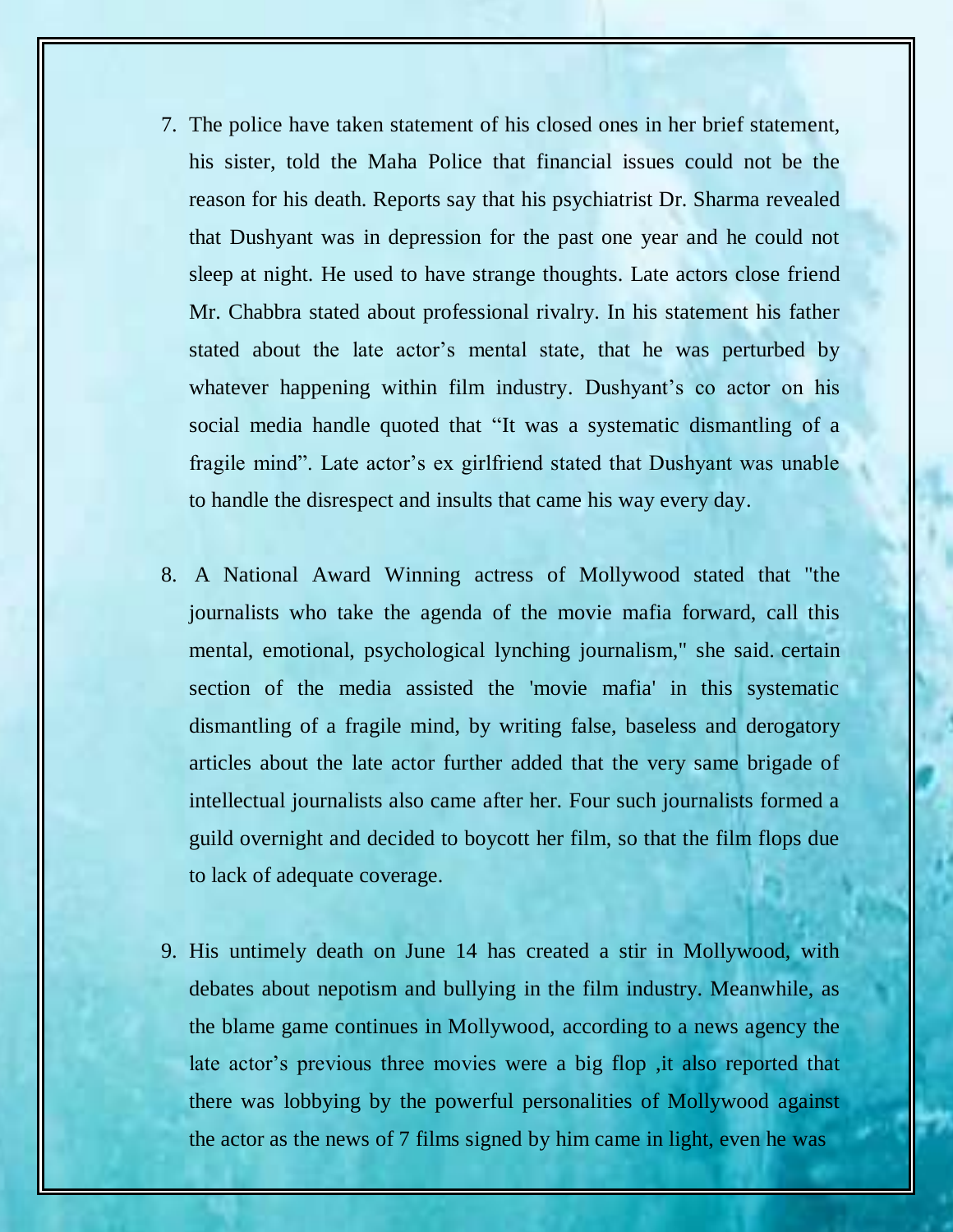banned by several production houses .

- 10.As the waves of protest against those personalities risen up a lawyer and few group of people on Wednesday moved a criminal complaint against 8 persons, including Balman Khan, Dharm Johar, Mudit Chopra, Wajid Nadiadwala, Sanjeev Leela Bhansali, Krishan Kumar, Drishti Kapoor, in Jevadi Police Station district Datna.
- 11.The lawyer Mr. Abhijeet claimed that the people named conspired against the actor, thus forcing him to take his life which, he pleaded, amounted to murder .The FIR has been lodged under sec 306, sec 120 (B) and sec 499 of Scindia Penal Code respectively for abetment to suicide, conspiracy and defamation.
- 12.The police, led by Inspector Virat Singh, had carried out investigation. The Police filed a charge sheet in the Sessions Court and the magistrate concluded the case for trial. On the basis of fact, decide the matter and give your judgement.

NOTE: All the laws of Union of Scindia are in *pari materia* with that of Union of India.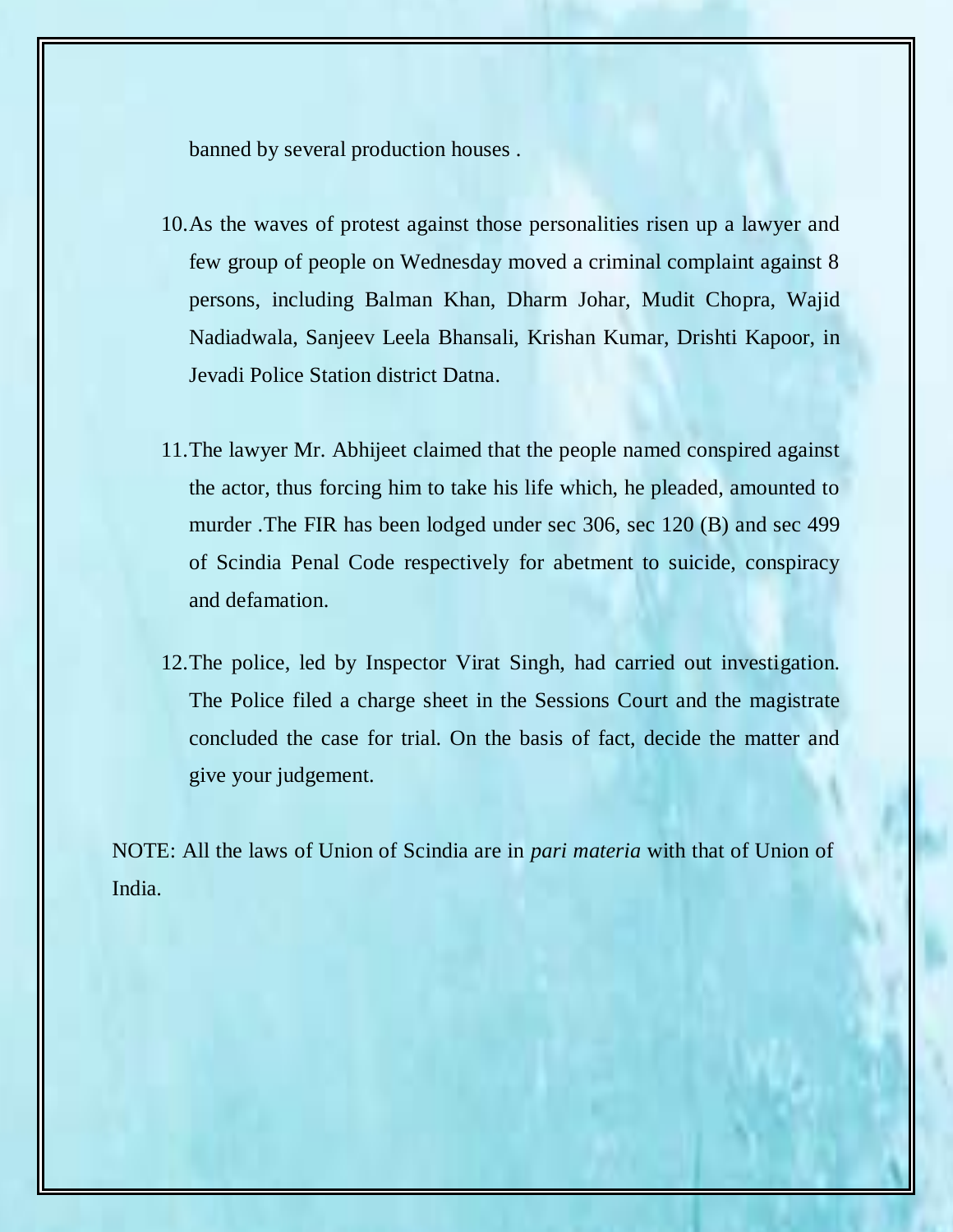List of Witness

- Cook
- Two Friends
- Dushyant's Father
- Dushyant's Sister
- Late Actor,s Girlfriend
- Dushyant's ex-Girlfriend
- Dushyant's Best Friend
- Balman Khan
- Dharm Johar
- Mudit Chopra
- Wajid Nadiadwala
- Sanjay Leela Bhansali
- Krishna Kumar
- Drishti Kapoor

(Note- There are two independent witness which can be used either by prosecution and defendant.

The authors can use witness from their convenience while writing the judgement)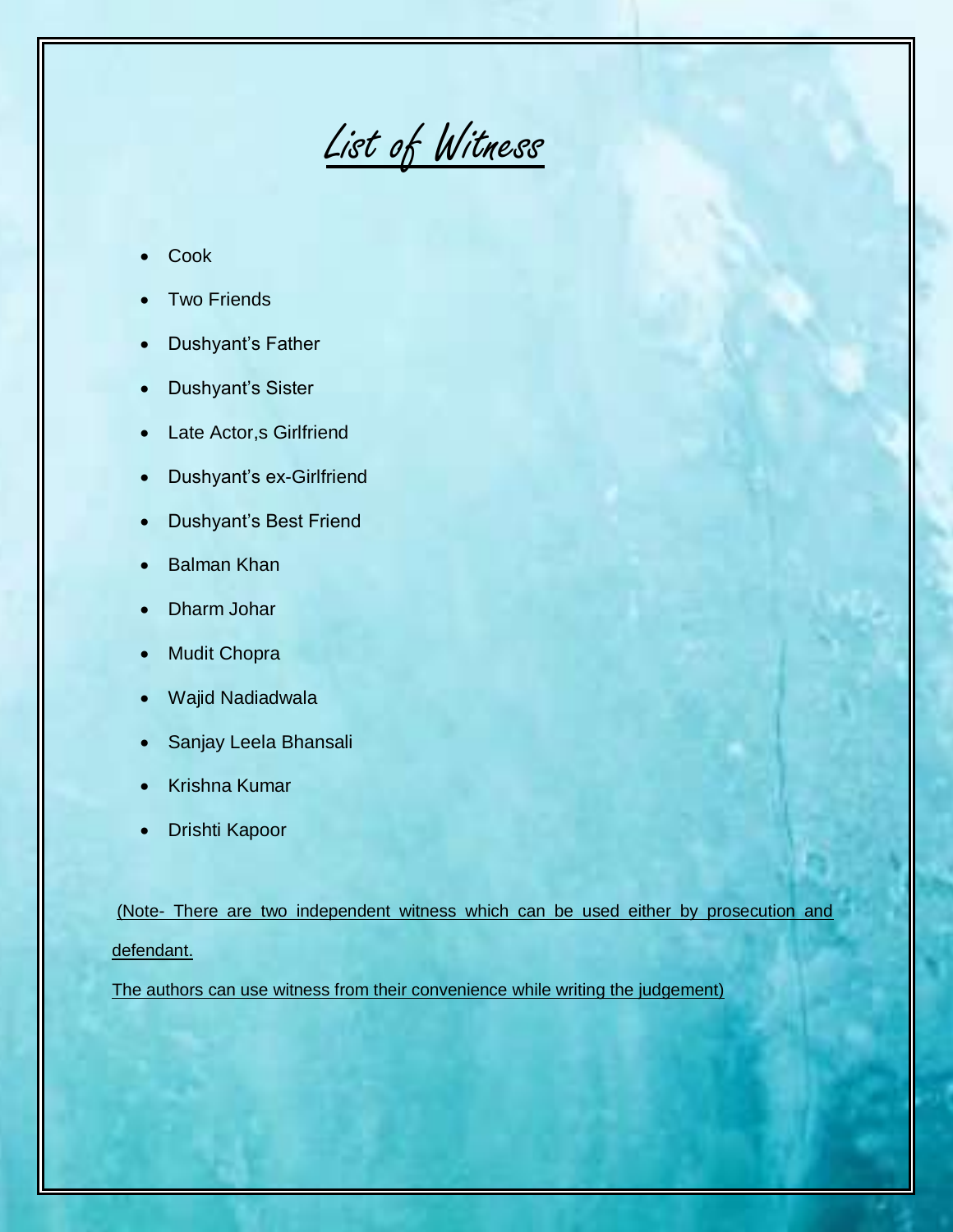EXHIBITS

- 5 diaries
- Juice Glass
- Medicine
- Mobile Phone
- Curtain
- Laptop









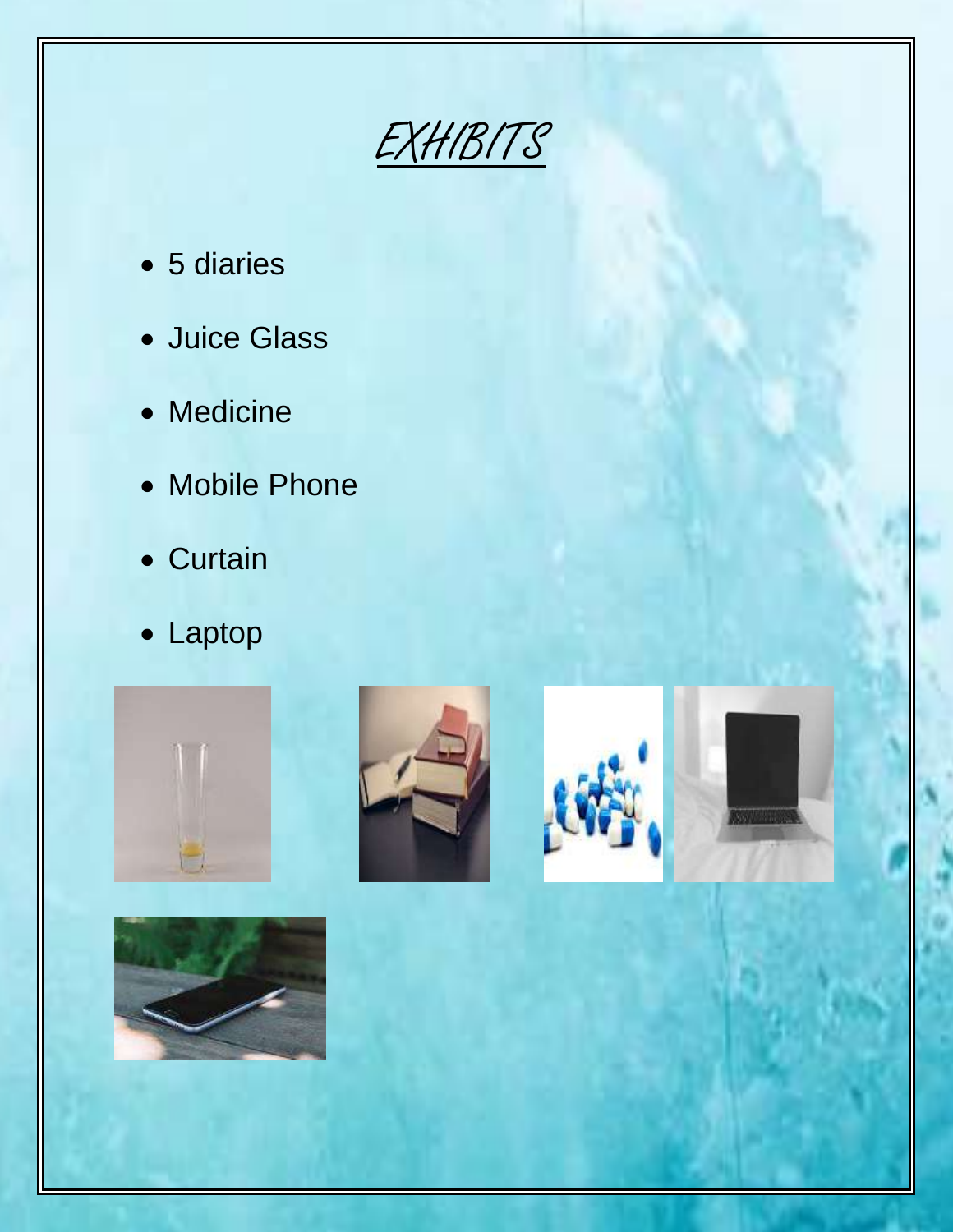# RULES & REGULATIONS

The objective of this Competition is for the students to approach a factual matrix from the point of view of a judge, apply the law and render a judgment. The student shall be expected to think like a judge and reach a well-reasoned conclusion. The detailed rules and Regulations of the Competition are produced below:

#### **Eligibility:**

- $\bullet$ The Competition shall be open for the students currently pursuing their Bachelor's Degree in law i.e. 3-Year LL.B. course or 5-Year LL.B. & LL.M. course from any recognized university/school in India.
- $\bullet$ Individual participation as well as participation in a team of two i.e. co-authorship is allowed.
- $\bullet$ There is no restriction on the number of entries from any college or university.
- $\bullet$ The participants shall be provided with a factual matrix and would be required to write a judgment based on the same.
- $\bullet$ The participants shall write a single opinion. Multiple opinions are not allowed.

#### **Content:**

The Judgment should *inter alia* include: (in no particular order, except the Operative Part which must come last)

- $\bullet$ **Jurisdiction**
- Determination of Facts Admissibility/Maintainability Issues for Determination
- Framing Specific Questions for Determination
- Relevant Legislations
- The arguments of the Prosecution/Defendant
- The arguments of the Defendant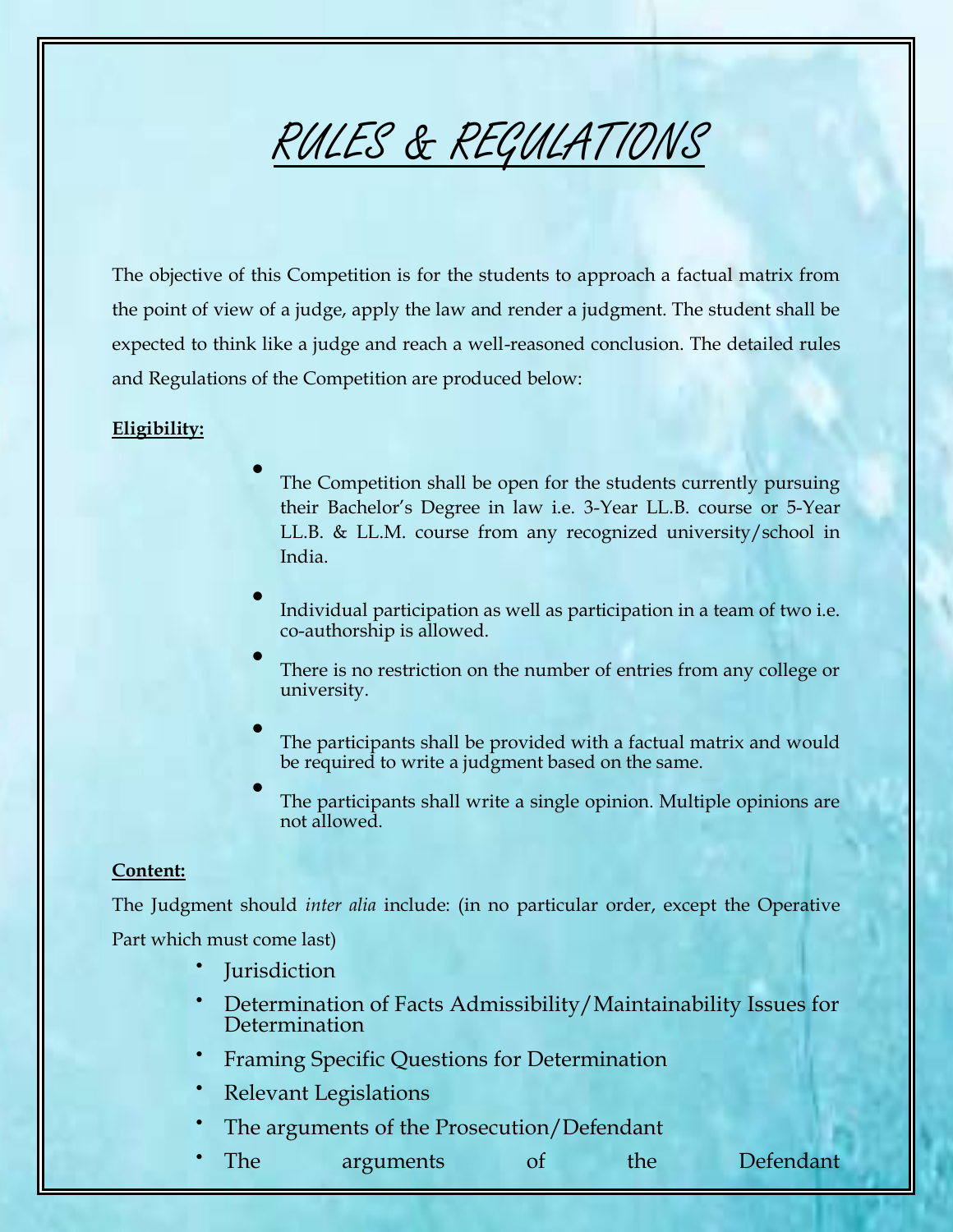- Reasoning of the court
- Reference to Authorities & Precedents
- Decisions/Outcomes on Issues

The participants may fill in necessary particulars/fillers to the judgment (i.e. name of advocates, judges etc.).

Such fillers should not reveal the identity of the participants. Such a revelation would lead to immediate disqualification.

#### **Formatting:**

The language of the Judgment should be in English.

The word limit is 3500 words (not including foot notes).

The file must be a Microsoft Word file.

The font used in all parts of the judgments must be Times New Roman, Size 12, with 1.5 line spacing. The judgment must be justified.

The font used in the footnotes must be Times New Roman, Size 10, with single line spacing. The citation in the footnotes should be Bluebook 20th edition.

Page numbers must be at the bottom center

#### **Penalties**

| S. No. | Description                                           | Range                      |  |
|--------|-------------------------------------------------------|----------------------------|--|
|        | Incorrect line spacing in the manuscript or footnotes | 0.25 marks (per instance); |  |
|        |                                                       | Up to 1 marks.             |  |
|        | Incorrect font style or size in the manuscript or     | 0.5 marks (per instance);  |  |
|        | Footnotes                                             | Up to 2 marks.             |  |
| B      | Incorrect or inconsistency in citation                | 0.25 marks (per instance); |  |
|        |                                                       | Up to 1 marks.             |  |
| 4.     | Absence of page numbers in the footer                 | 2 marks.                   |  |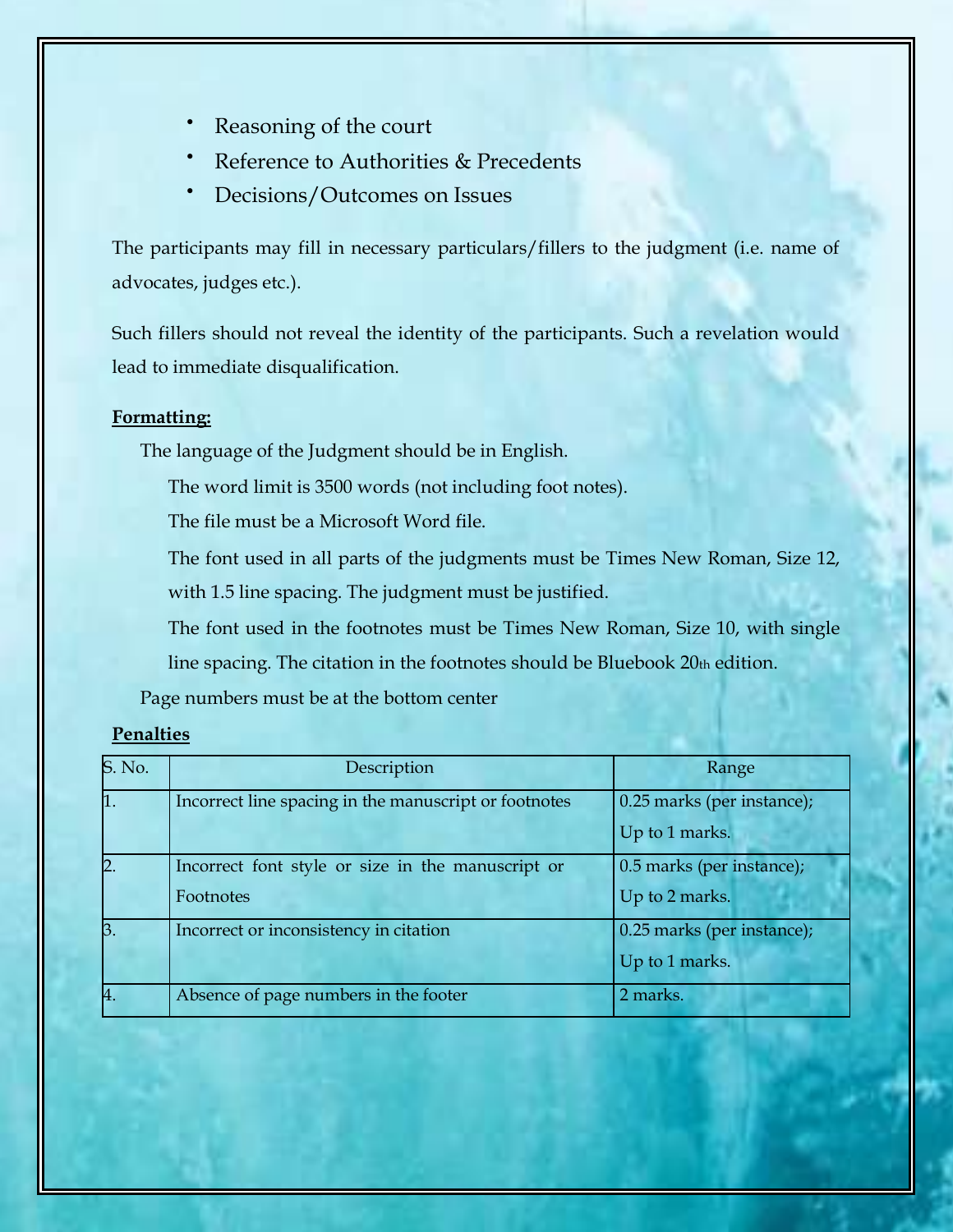| 5.  | Text not justified                                   | 0.5 marks (per instance);  |
|-----|------------------------------------------------------|----------------------------|
|     |                                                      | Up to 2 marks.             |
| 6.  | Failure to remove tracked changes, highlights or     | 0.25 marks (per instance); |
|     | comments from the manuscript                         | Up to 1 marks              |
| 7.  | Incorrect naming of the Manuscript file submitted in | 2 marks.                   |
|     | soft-copy                                            |                            |
| 8.  | Missing parts/blank page in the manuscript           | 0.5 marks (per instance).  |
| 9.  | <b>Exceeding Word Limit</b>                          | 0.5 marks for every 500    |
|     |                                                      | words.                     |
| 10. | Plagiarism                                           | 1 marks (per instance);    |
|     |                                                      | Up to 10 marks             |
| 11. | Improper submission of soft copy (MS Word format)    | 2 marks.                   |

### **Assessment:**

The submissions shall be assessed on the following parameters:

| Adherence to the Rules                                | h5  |
|-------------------------------------------------------|-----|
| Formatting                                            | h0  |
| Arrangement of facts and issues addressed             | 10  |
| Statement of rival contentions and framing of issues  | 15  |
| Knowledge of legal principles, and citing of relevant | 20  |
| case laws, statues, and opinion of jurists.           |     |
| Critical analysis of the problem and analytical       | 15  |
| Reasoning                                             |     |
| Language, style of writing, presentation, appearance, | 15  |
| and overall impression                                |     |
| <b>Total</b>                                          | 100 |

The assessment shall be undertaken by the drafter of the problem.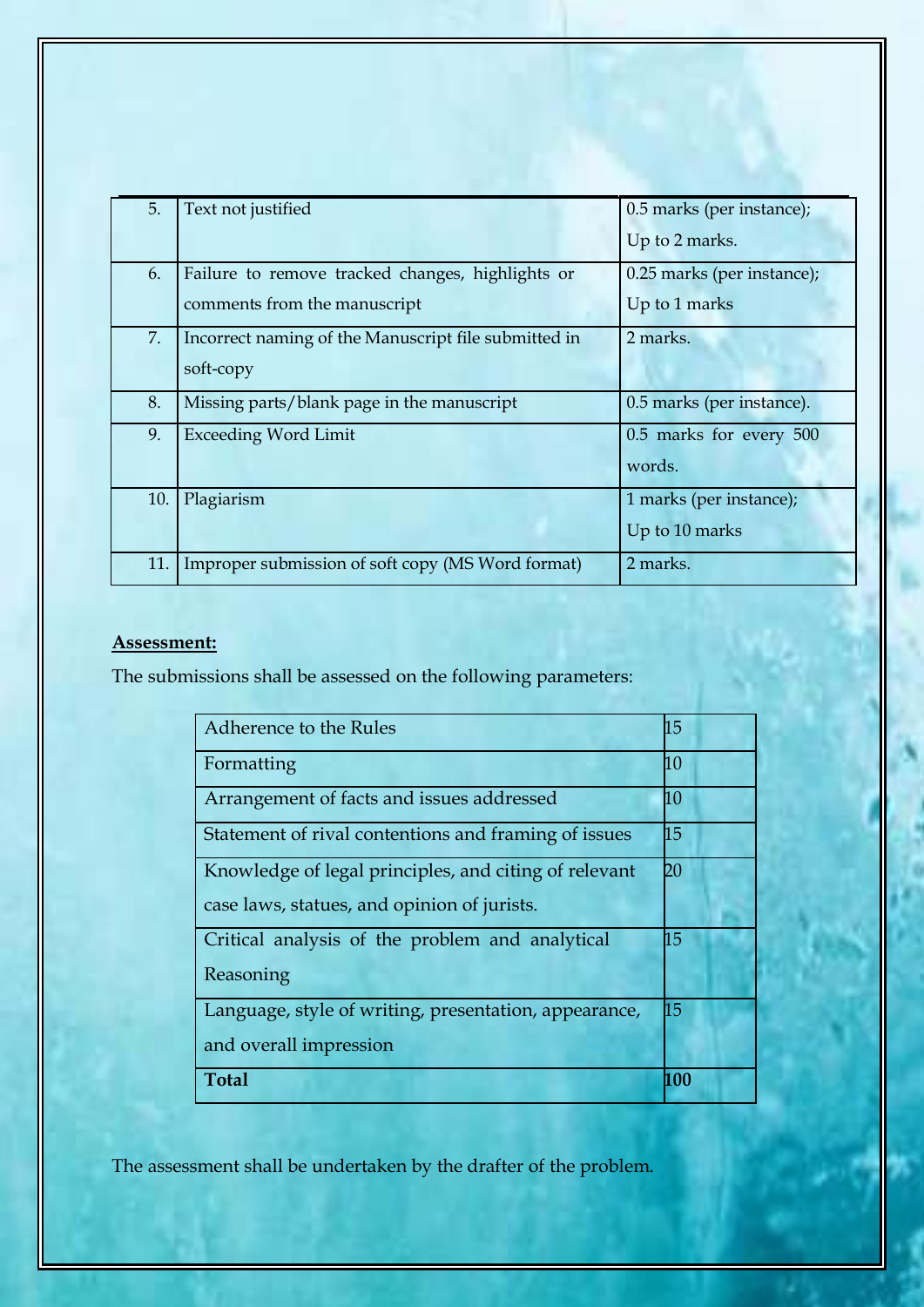#### **Prizes:**

- The participants securing the first three positions i.e. First, Second and Third shall be felicitated with the certificate of appreciation.
- Certificate of participation for all participants.
	- **Submission & Registration Guidelines :**
	- For Registration and Submission click on this link<https://forms.gle/FZjW2iJXAkuVrAaXA>
	- The soft copy of Judgement should be attached with the Goggle form.
	- The last date of submission and registration is 25.July.2020 till 11:59 pm
	- Result announcement 10.August.2020
	- There is no registration fee.

Happy Competing!!